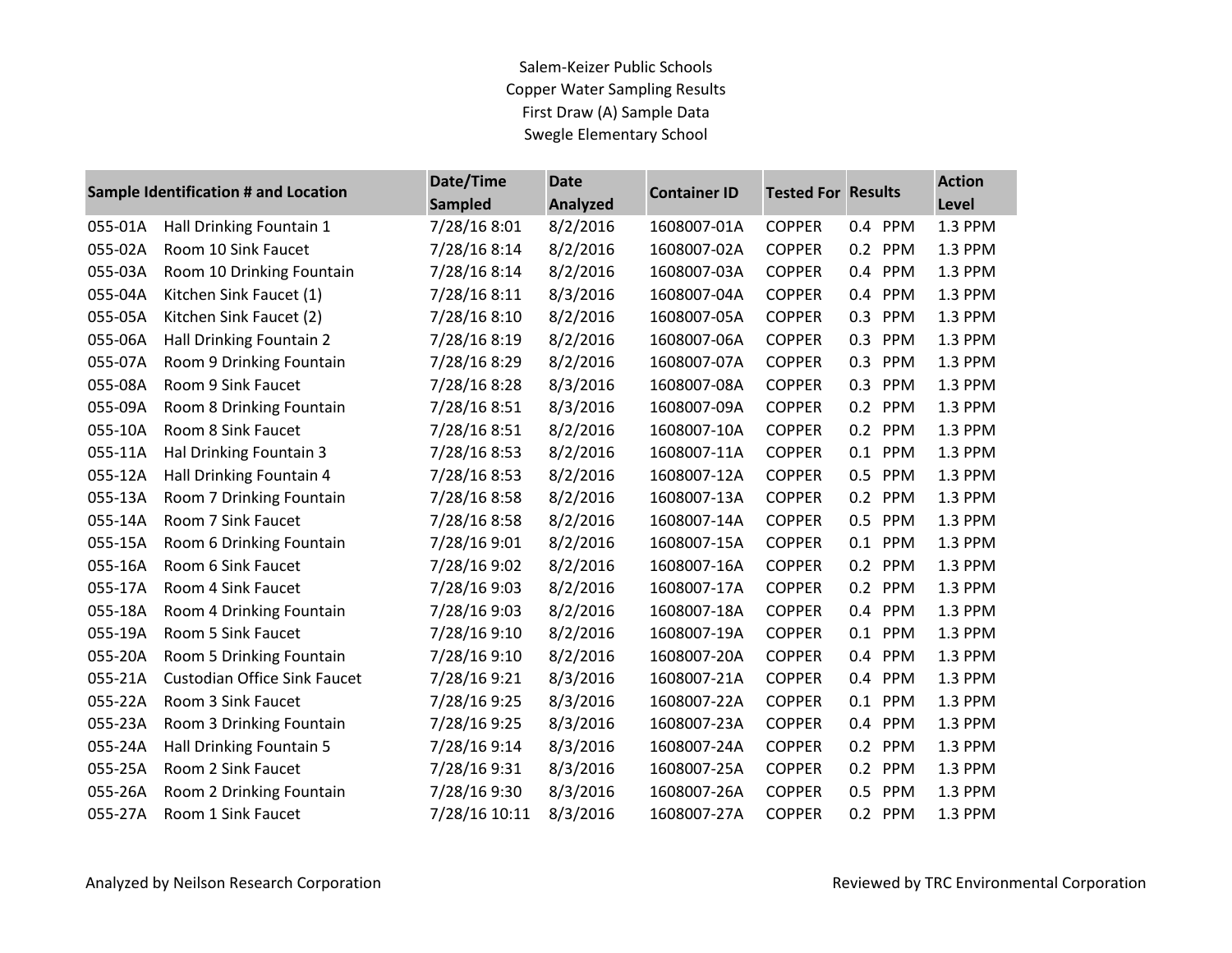# Salem-Keizer Public Schools Copper Water Sampling Results First Draw (A) Sample Data Swegle Elementary School

| 0.2 PPM<br>1.3 PPM<br>0.2 PPM<br>1.3 PPM<br>PPM<br>1.3 PPM<br>0.3 PPM<br>1.3 PPM<br>0.3 PPM<br>1.3 PPM<br>1.1 PPM<br>1.3 PPM<br>1.1 PPM<br>1.3 PPM<br>0.7 PPM<br>1.3 PPM<br>0.4 PPM<br>1.3 PPM<br><b>PPM</b><br>1.3 PPM |
|-------------------------------------------------------------------------------------------------------------------------------------------------------------------------------------------------------------------------|
|                                                                                                                                                                                                                         |
|                                                                                                                                                                                                                         |
|                                                                                                                                                                                                                         |
|                                                                                                                                                                                                                         |
|                                                                                                                                                                                                                         |
|                                                                                                                                                                                                                         |
|                                                                                                                                                                                                                         |
|                                                                                                                                                                                                                         |
|                                                                                                                                                                                                                         |
|                                                                                                                                                                                                                         |
| 0.7 PPM<br>1.3 PPM                                                                                                                                                                                                      |
| 0.4 PPM<br>1.3 PPM                                                                                                                                                                                                      |
| PPM<br>1.3 PPM                                                                                                                                                                                                          |
| 0.4 PPM<br>1.3 PPM                                                                                                                                                                                                      |
| 0.1 PPM<br>1.3 PPM                                                                                                                                                                                                      |
| PPM<br>1.3 PPM                                                                                                                                                                                                          |
| PPM<br>1.3 PPM                                                                                                                                                                                                          |
| 0.5 PPM<br>1.3 PPM                                                                                                                                                                                                      |
| PPM<br>1.3 PPM                                                                                                                                                                                                          |
| PPM<br>1.3 PPM                                                                                                                                                                                                          |
| 1.3 PPM                                                                                                                                                                                                                 |
| 1.3 PPM                                                                                                                                                                                                                 |
| 1.3 PPM                                                                                                                                                                                                                 |
| 1.3 PPM                                                                                                                                                                                                                 |
| 1.3 PPM                                                                                                                                                                                                                 |
|                                                                                                                                                                                                                         |
| 1.3 PPM                                                                                                                                                                                                                 |
| 0.5 PPM<br><b>PPM</b><br>PPM<br>PPM<br>PPM<br>PPM                                                                                                                                                                       |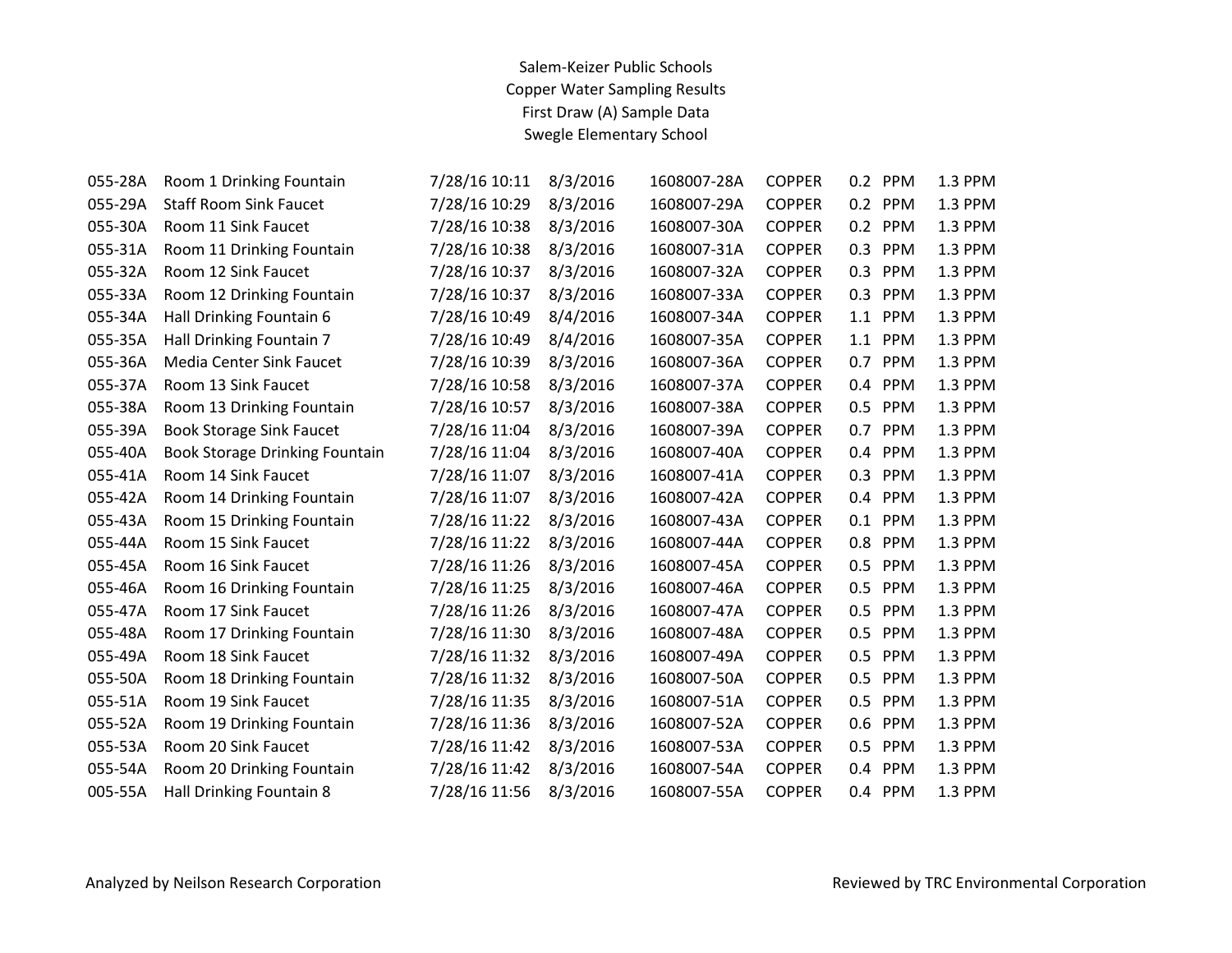Salem-Keizer Public Schools Copper Water Sampling Results First Draw (A) Sample Data Swegle Elementary School

EPA Action Level for Copper in Schools is 1.3 PPM

**SKPS Action Level for Copper is 1.3 PPM**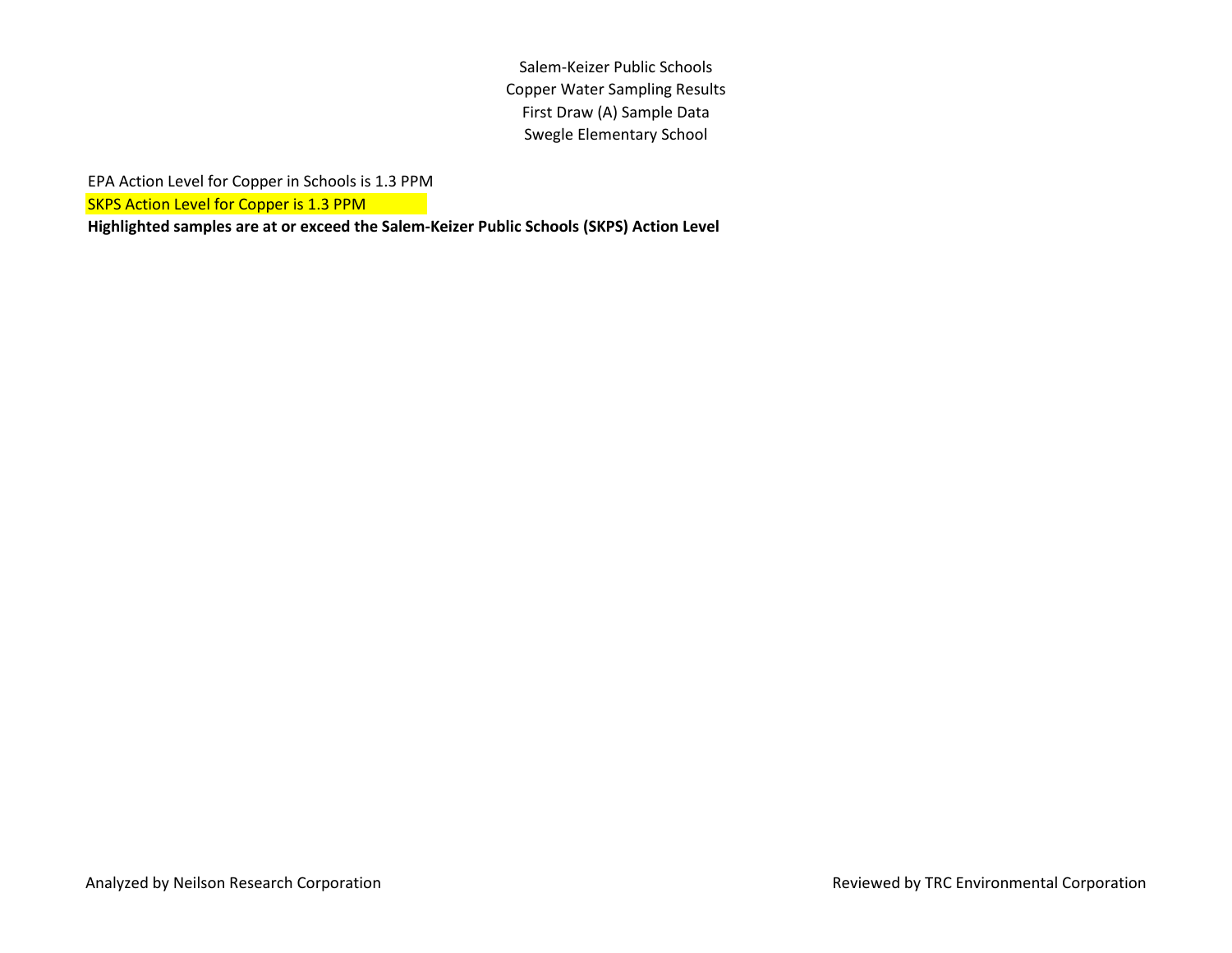# Salem-Keizer Public Schools Copper Water Sampling Results Flushed (B) Sample Data Swegle Elementary School

| Sample Identification # and Location | Date/Time<br><b>Sampled</b> | <b>Date</b><br><b>Analyzed</b> | <b>Container ID</b> | <b>Tested</b><br>For | <b>Results</b> |            | <b>Action</b><br>Level |
|--------------------------------------|-----------------------------|--------------------------------|---------------------|----------------------|----------------|------------|------------------------|
| 055-47B Room 17 Sink Faucet          | 7/28/16 11:31 8/24/2016     |                                | 1608008-47A         | COPPER 0.4           |                | <b>PPM</b> | 1.3 PPM                |

EPA Action Level for Copper in Schools is 1.3 PPM

SKPS Action Level for Copper is 1.3 PPM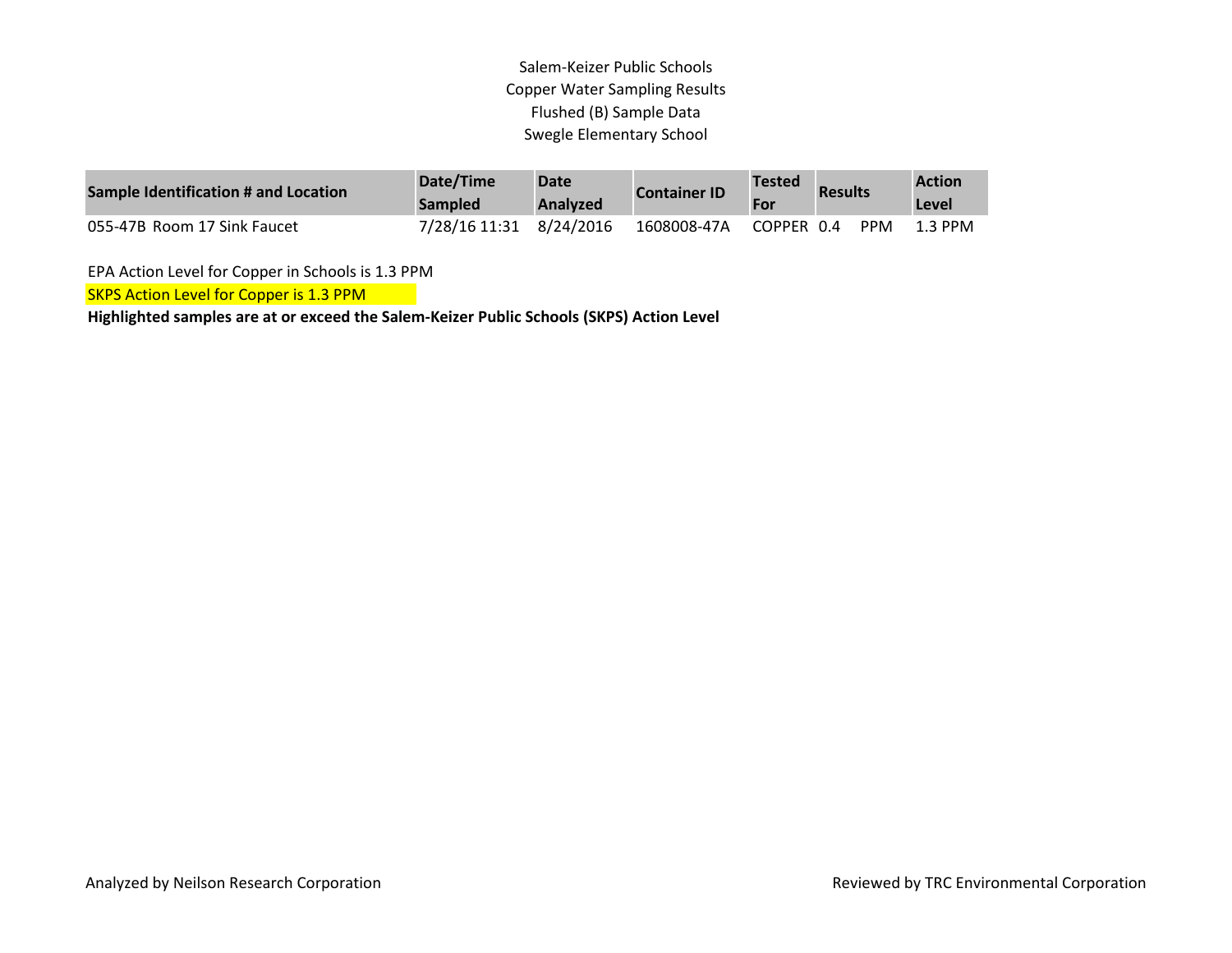Salem-Keizer Public Schools Copper Water Sampling Results First Draw (C) Sample Data Swegle Elementary School

| <b>Sample Identification # and Location</b> |  | Date/Time<br><b>Sampled</b> | <b>Date</b><br><b>Analyzed</b> | <b>Container ID Tested For Results</b> |               |           | <b>Action</b><br>Level |
|---------------------------------------------|--|-----------------------------|--------------------------------|----------------------------------------|---------------|-----------|------------------------|
| 055-47C<br>Room 17 Sink Faucet              |  | 10/14/2016 6:17 10/18/2016  |                                | 63273                                  | <b>COPPER</b> | $0.4$ PPM | 1.3 PPM                |

EPA Action Level for Copper in Schools is 1.3 PPM

SKPS Action Level for Copper is 1.3 PPM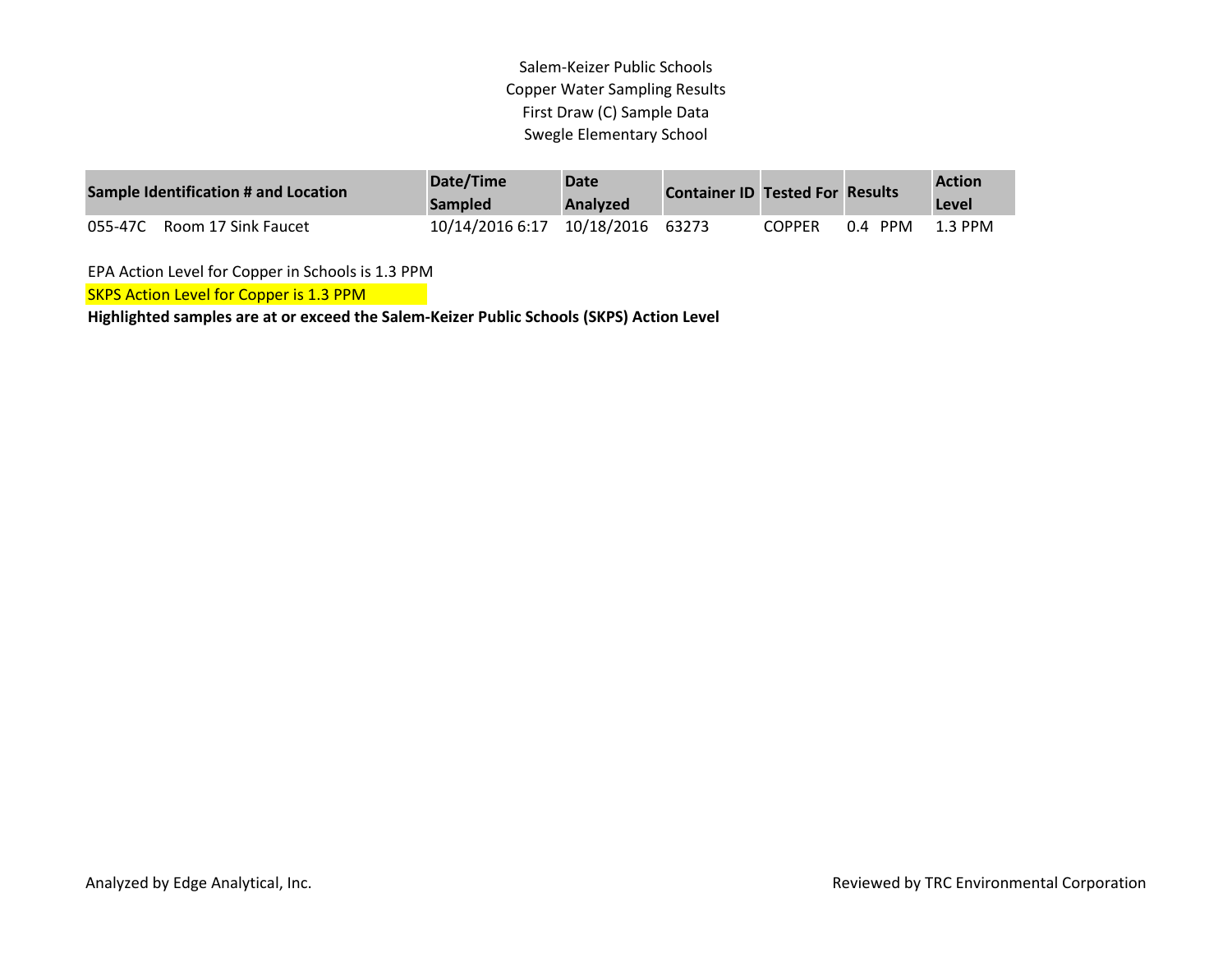# Salem-Keizer Public Schools Copper Water Sampling Results First Draw (E) Sample Data Swegle Elementary School

| Sample Identification # and Location | Date/Time<br><b>Sampled</b> | <b>Date</b><br><b>Analyzed</b> | <b>Container ID Tested For Results</b> |        |         | <b>Action</b><br>Level |
|--------------------------------------|-----------------------------|--------------------------------|----------------------------------------|--------|---------|------------------------|
| 055-47E<br>Room 17 Sink Faucet       | 4/6/2017 7:57               | 4/11/2017                      | 18163                                  | COPPER | 0.4 PPM | 1.3 PPM                |

EPA Action Level for Copper in Schools is 1.3 PPM

SKPS Action Level for Copper is 1.3 PPM